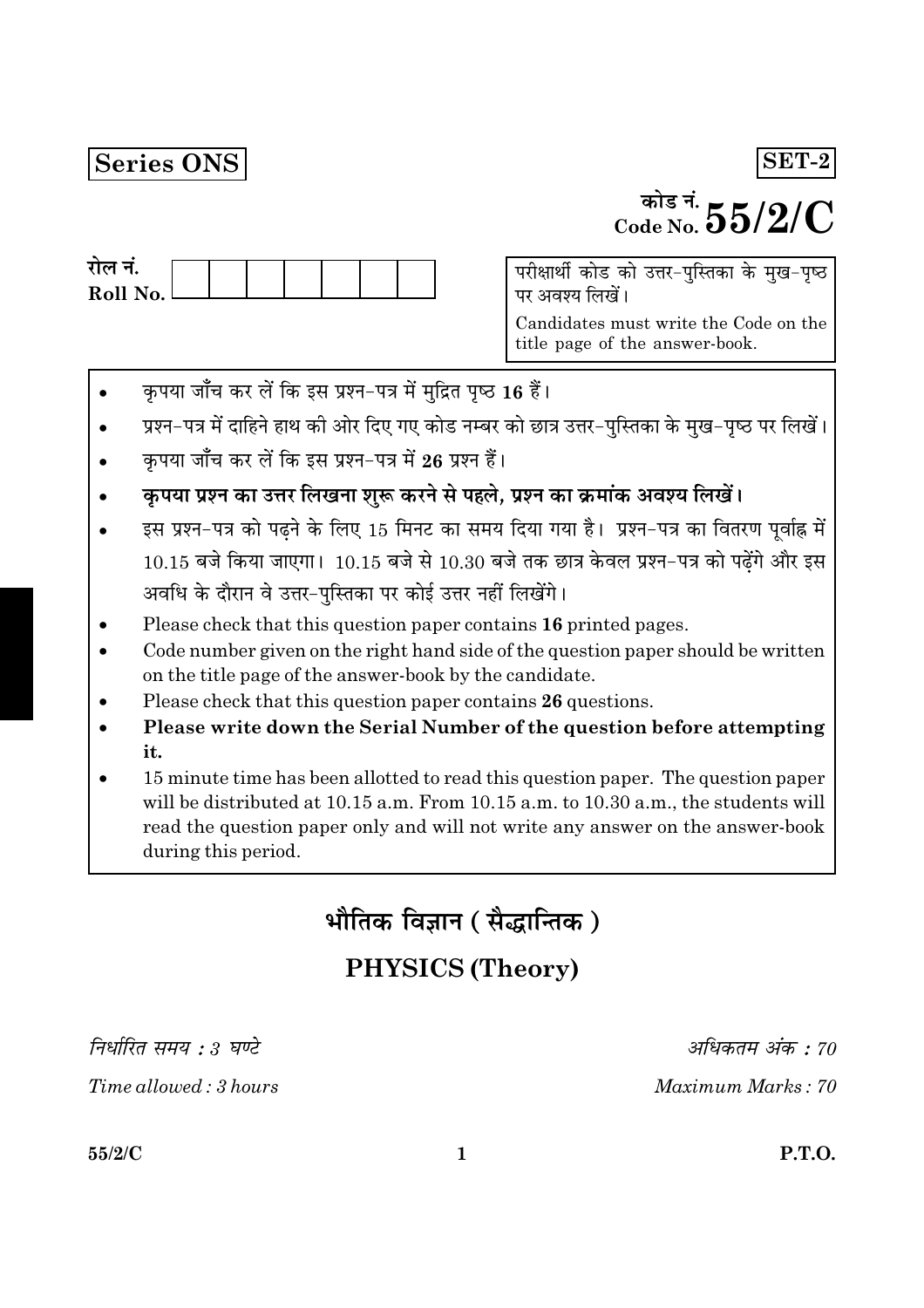#### सामान्य निर्देश :

- सभी प्रश्न अनिवार्य हैं। इस प्रश्न-पत्र में कुल 26 प्रश्न हैं।  $(i)$
- इस प्रश्न-पत्र के 5 भाग हैं : खण्ड अ, खण्ड ब, खण्ड स, खण्ड द और खण्ड य।  $(ii)$
- (iii) खण्ड अ में 5 प्रश्न हैं, प्रत्येक का 1 अंक है। खण्ड ब में 5 प्रश्न हैं, प्रत्येक के 2 अंक हैं। खण्ड स में 12 प्रश्न हैं, प्रत्येक के 3 अंक हैं। खण्ड द में 4 अंक का एक मूल्याधारित प्रश्न है और खण्ड य में 3 प्रश्न हैं. प्रत्येक के 5 अंक हैं।
- (iv) प्रश्न-पत्र में समग्र पर कोई विकल्प नहीं है। तथापि, **दो** अंकों वाले एक प्रश्न में, तीन अंकों वाले एक प्रश्न में और पाँच अंकों वाले तीनों प्रश्नों में आन्तरिक चयन प्रदान किया गया है। ऐसे प्रश्नों में आपको दिए गए चयन में से केवल एक प्रश्न ही करना है।
- जहाँ आवश्यक हो आप निम्नलिखित भौतिक नियतांकों के मानों का उपयोग कर सकते हैं :  $(v)$  $c = 3 \times 10^8$  m/s  $h = 6.63 \times 10^{-34}$  Js  $e = 1.6 \times 10^{-19}$  C  $\mu_0 = 4\pi \times 10^{-7}$  T m A<sup>-1</sup>  $\varepsilon_0 = 8.854 \times 10^{-12} \text{ C}^2 \text{ N}^{-1} \text{ m}^{-2}$  $\frac{1}{4 \pi \epsilon_0} = 9 \times 10^9$  N m<sup>2</sup> C<sup>-2</sup> इलेक्ट्रॉन का द्रव्यमान= $9.1 \times 10^{-31}$  kg न्यूट्रॉन का द्रव्यमान=1.675 $\times$ 10<sup>-27</sup> kg प्रोटॉन का द्रव्यमान=  $1.673 \times 10^{-27}$  kg आवोगाद्रो संख्या=6.023×10<sup>23</sup> प्रति ग्राम मोल बोल्टज़मान नियतांक = 1.38 × 10<sup>-23</sup> JK<sup>-1</sup>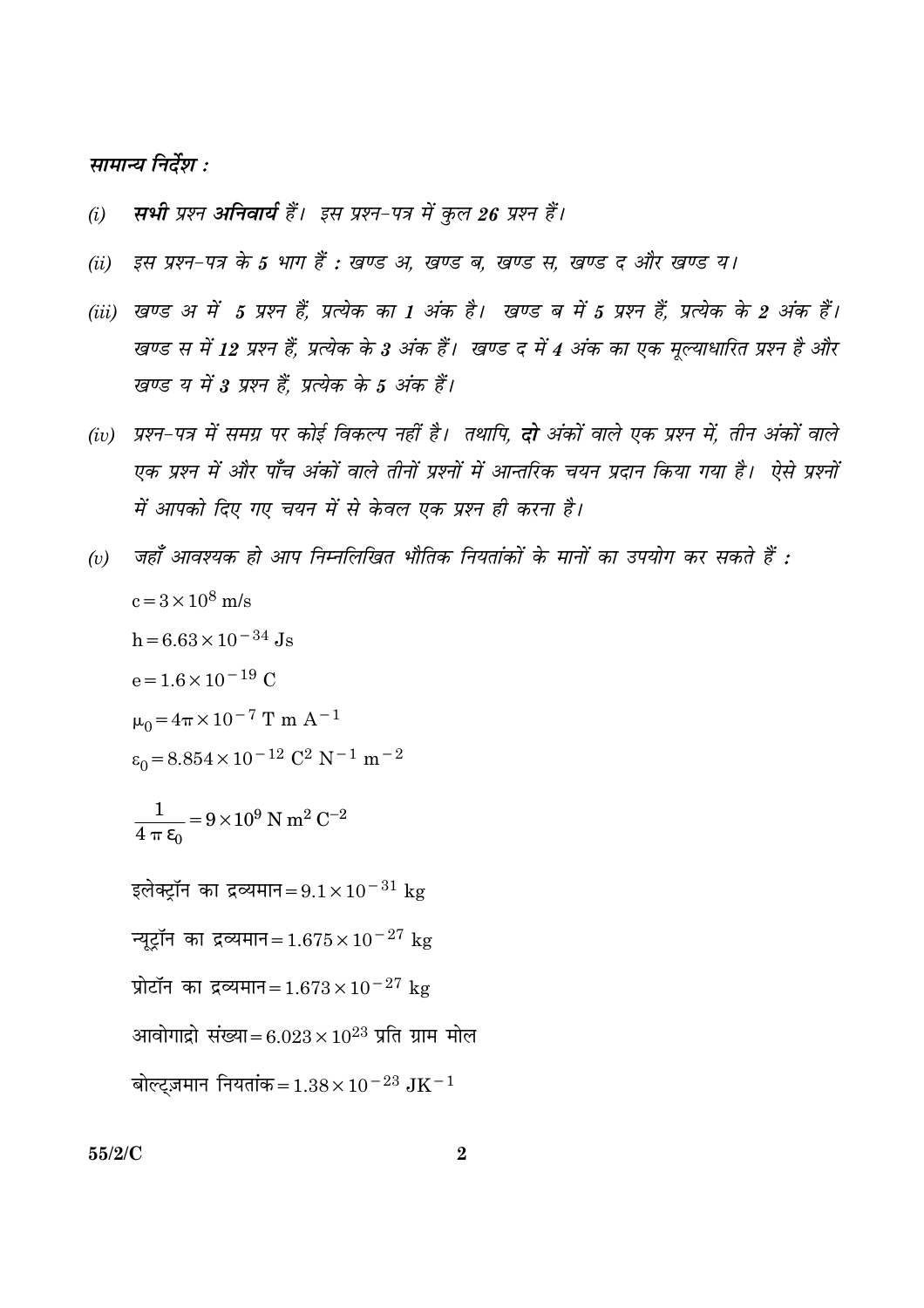#### **General Instructions:**

- All questions are compulsory. There are 26 questions in all.  $(i)$
- $(ii)$ This question paper has five sections : Section A, Section B, Section C, Section D and Section E.
- (iii) Section A contains five questions of one mark each, Section B contains five questions of two marks each, Section C contains twelve questions of three marks each, Section D contains one value based question of four marks and Section E contains **three** questions of five marks each.
- (iv) There is no overall choice. However, an internal choice has been provided in **one** question of two marks, one question of three marks and all the three questions of five marks weightage. You have to attempt only one of the choices in such questions.
- You may use the following values of physical constants wherever necessary:  $(v)$

 $c = 3 \times 10^8$  m/s

$$
h = 6.63 \times 10^{-34}
$$
 Js

 $e = 1.6 \times 10^{-19}$  C

$$
\mu_0 = 4\pi \times 10^{-7}
$$
 T m A<sup>-1</sup>

$$
\varepsilon_0 = 8.854 \times 10^{-12} \text{ C}^2 \text{ N}^{-1} \text{ m}^{-2}
$$

$$
\frac{1}{4 \pi \epsilon_0} = 9 \times 10^9 \text{ N m}^2 \text{ C}^{-2}
$$

Mass of electron =  $9.1 \times 10^{-31}$  kg

Mass of neutron =  $1.675 \times 10^{-27}$  kg

Mass of proton =  $1.673 \times 10^{-27}$  kg

Avogadro's number =  $6.023 \times 10^{23}$  per gram mole

Boltzmann constant =  $1.38\times10^{-23}\rm~J K^{-1}$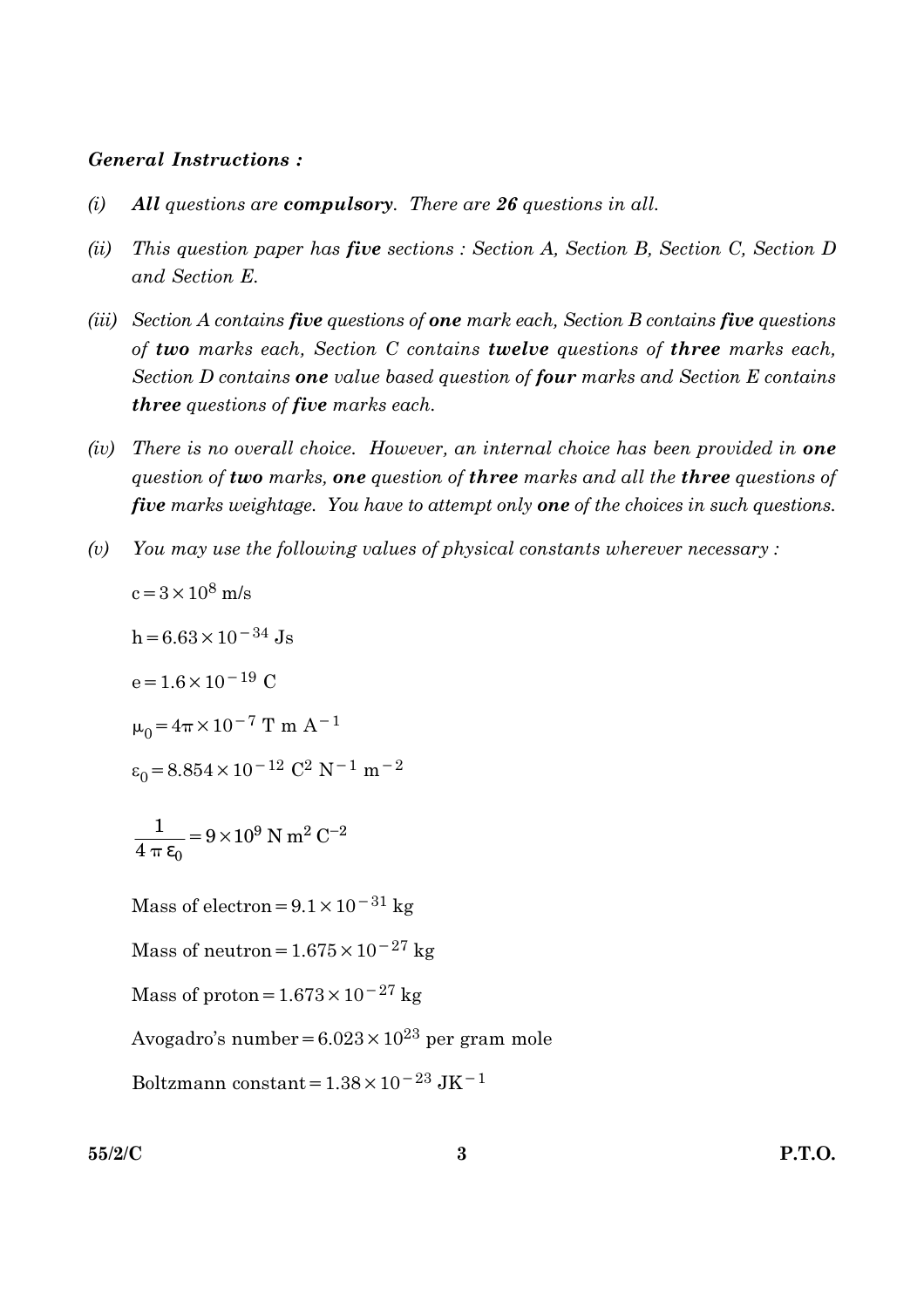#### खण्ड - अ

#### **SECTION - A**

किसी बाह्य चुम्बकीय क्षेत्र में रखने पर प्रतिचुम्बकीय पदार्थों का व्यवहार अनुचुम्बकीय पदार्थों  $\mathbf{1}$  $1.$ से किस प्रकार भिन्न होता है?

In what way is the behaviour of a diamagnetic material different from that of a paramagnetic, when kept in an external magnetic field?

तीन सर्वसम सेलों के श्रेणी संयोजन के सिरों पर वोल्टता और धारा के बीच विचरण का ग्राफ  $2.$  $\mathbf{1}$ नीचे दिया गया है। प्रत्येक सेल का emf और आन्तरिक प्रतिरोध कितना है?



The plot of the variation of potential difference across a combination of three identical cells in series, versus current is shown below. What is the emf and internal resistance of each cell?



सूर्योदय और सूर्यास्त के समय सूर्य लाल क्यों प्रतीत होता है? 3.

 $\mathbf{1}$ 

Why does sun appear red at sunrise and sunset?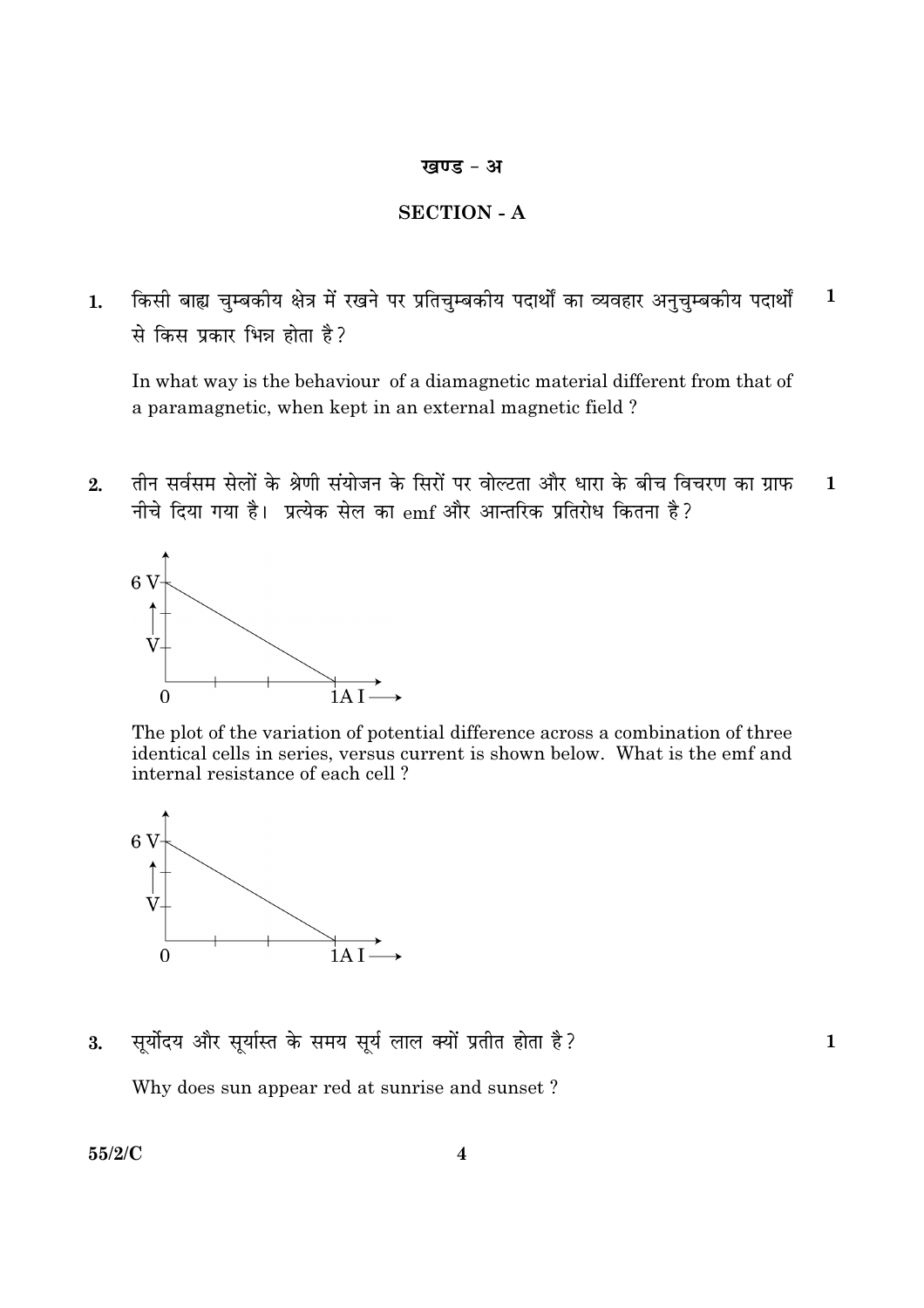किसी आवेश 'q' को द्विध्नुव आघूर्ण 'p' के किसी द्विध्नुव के ऊपर स्थित किसी बिन्दु A से द्विध्नुव  $\mathbf{1}$  $\overline{4}$ . के नीचे स्थित किसी बिन्दु B तक विषुवतीय तल में बिना किसी त्वरण के ले जाया जाता है। इस प्रक्रिया में किया गया कार्य ज्ञात कीजिए।



A charge 'q' is moved from a point A above a dipole of dipole moment 'p' to a point B below the dipole in equatorial plane without acceleration. Find the work done in the process.



संचार व्यवस्था के आवश्यक अवयवों के नाम लिखिए।  $5<sub>1</sub>$ Name the essential components of a communication system.

### खण्ड - ब **SECTION - B**

हाइड्रोजन परमाणु की  $n=2$  अवस्था में चक्कर लगाने वाले इलेक्ट्रॉन की दे ब्राग्ली तरंगदैर्घ्य  $\overline{2}$ 6. परिकलित कीजिए।

Calculate the de-Broglie wavelength of the electron orbitting in the  $n=2$  state of hydrogen atom.

 $\mathbf{1}$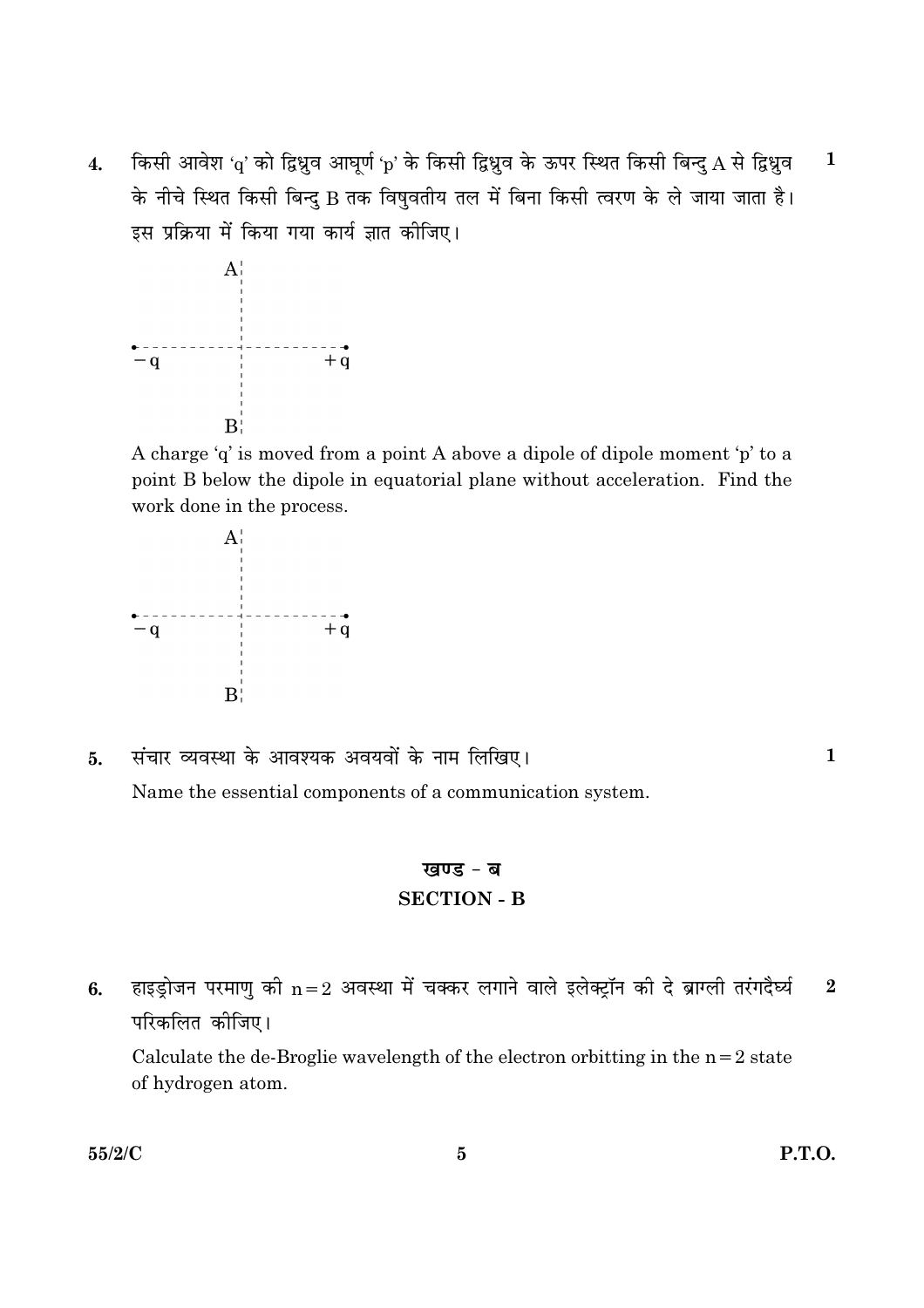- आरेख में दर्शाए अनुसार  $12\mathrm{V\,emf}$  और  $2\ \Omega$  आन्तरिक प्रतिरोध की कोई बैटरी  $4\ \Omega$  प्रतिरोधक  $\boldsymbol{2}$ 7. से संयोजित है।
	- यह दर्शाइए कि किसी वोल्टमीटर को बारी-बारी से बैटरी के सिरों से संयोजित करने तथा  $(a)$ प्रतिरोधक के सिरों से संयोजित करने पर समान पाठयांक प्राप्त होते हैं।
	- (b) परिपथ में वोल्टता और धारा मापने के लिए वोल्टमीटर को पार्श्व तथा ऐमीटर को श्रेणी क्रम में क्यों संयोजित किया जाता है?



A battery of emf 12V and internal resistance 2  $\Omega$  is connected to a 4  $\Omega$  resistor as shown in the figure.

- Show that a voltmeter when placed across the cell and across the resistor,  $(a)$ in turn, gives the same reading.
- To record the voltage and the current in the circuit, why is voltmeter (b) placed in parallel and ammeter in series in the circuit?



आयनन ऊर्जा की परिभाषा लिखिए। 8. यदि हाइड्रोजन परमाणु के इलेक्ट्रॉन को इससे 200 गुने द्रव्यमान के किसी कण, जिस पर आवेश की मात्रा समान है, से प्रतिस्थापित कर दिया जाए, तो आयनन ऊर्जा में क्या परिवर्तन होगा?

 $55/2/C$ 

 $\overline{2}$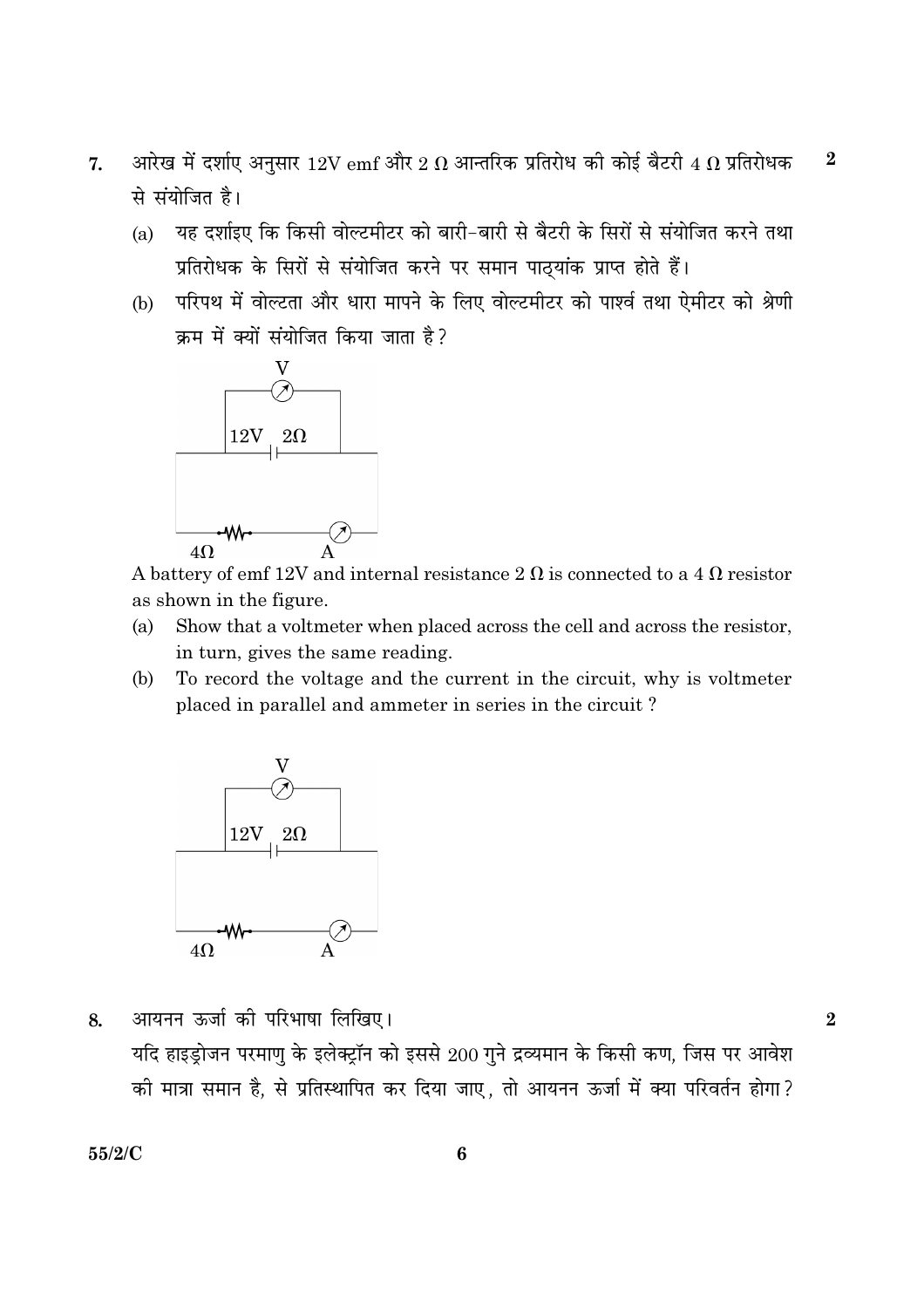बामर श्रेणी में उत्सर्जित स्पेक्टमी रेखाओं की लघृतम तरंगदैर्घ्य परिकलित कीजिए।

 $\left[ \right]$  दिया है. रिडबर्ग नियतांक. R = 10<sup>7</sup> m $^{-1}$ l

Define ionization energy.

How would the ionization energy change when electron in hydrogen atom is replaced by a particle of mass 200 times that of the electron but having the same charge?

#### **OR**

Calculate the shortest wavelength of the spectral lines emitted in Balmer series. [Given Rydberg constant,  $R = 10^7$  m<sup>-1</sup>]

माड़लन सूचकांक की परिभाषा लिखिए। इसे निम्न क्यों रखा जाता है? बैन्डपास् फ़िल्टर की  $\overline{2}$ 9. भमिका क्या है? Define modulation index. Why is it kept low? What is the role of a bandpass

filter?

10. अपवर्तनांक 1.5 के पदार्थ के बने किसी प्रिज़्म BAC के फलक BA पर कोई किरण PQ  $\overline{2}$ अभिलम्बवत् आपतन करती हुई अपवर्तित होती है। प्रिज़्म में इस किरण का पथ आरेखित कीजिए। प्रिज़्म के किस फलक से यह किरण निर्गत होगी ? अपने उत्तर की पुष्टि कीजिए।



A ray PQ incident normally on the refracting face BA is refracted in the prism BAC made of material of refractive index 1.5. Complete the path of ray through the prism. From which face will the ray emerge? Justify your answer.

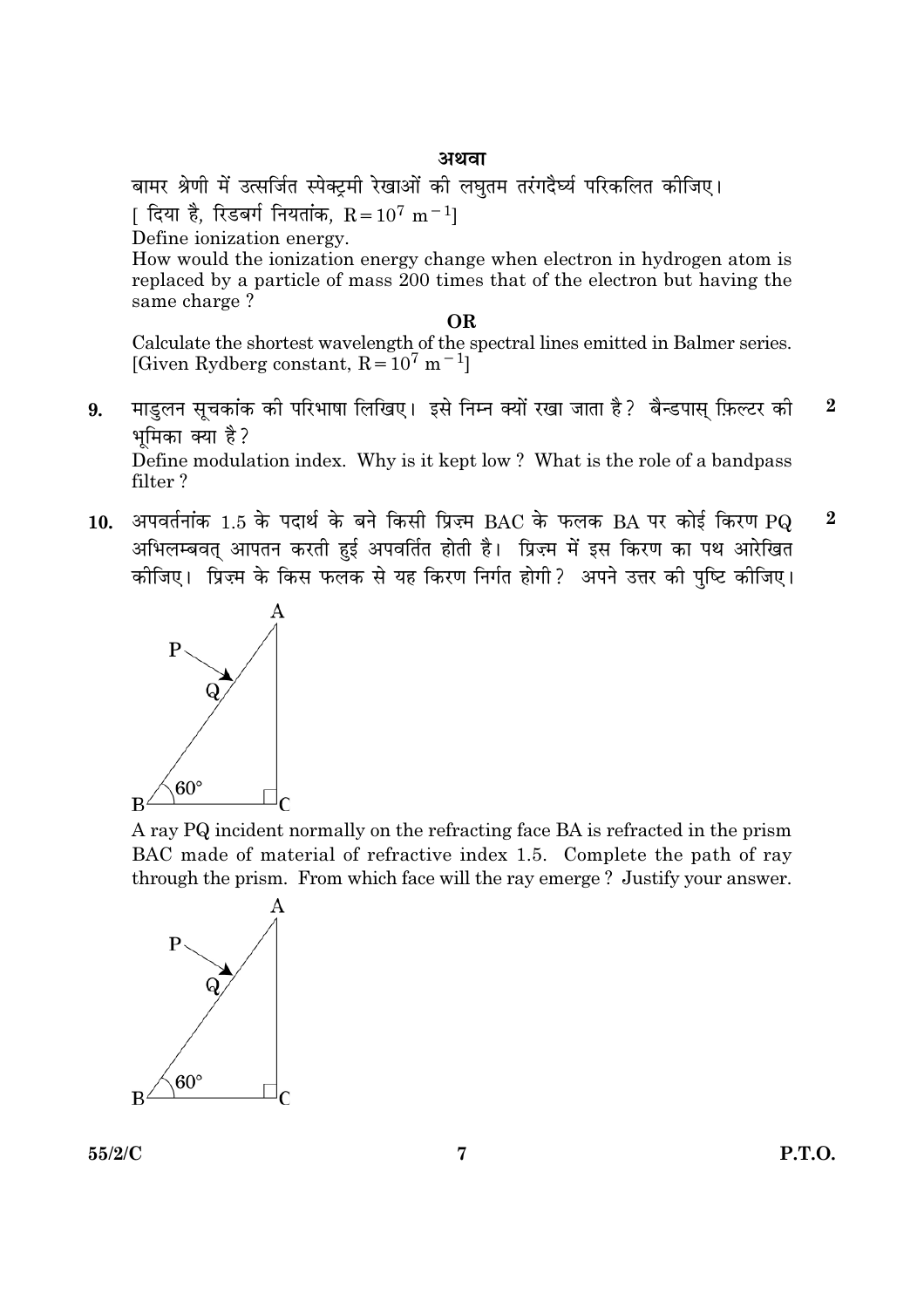#### खण्ड - स

#### **SECTION - C**

मुक्त इलेक्ट्रॉनों के अपवाह वेग के लिए व्यंजक व्युत्पन्न कीजिए।  $(i)$ 11.

# (ii) किसी धात्विक चालक में इलेक्ट्रॉनों का अपवाह वेग ताप में वृद्धि के साथ किस प्रकार परिवर्तित होता है? व्याख्या कीजिए।

 $\boldsymbol{3}$ 

- Derive an expression for drift velocity of free electrons.  $(i)$
- How does drift velocity of electrons in a metallic conductor vary with  $(ii)$ increase in temperature? Explain.
- (a) किसी रेडियोएक्टिव नाभिक द्वारा  $\beta$ + उत्सर्जन में सम्मिलित नाभिकीय मूल प्रक्रिया को 3 12. प्रतीकात्मक रूप में लिखिए।
	- (b) नीचे दी गयी अभिक्रियाओं में

(i) 
$$
\frac{11}{6}
$$
C  $\longrightarrow \frac{z}{y}$ B + x + v

(ii) 
$$
{}_{6}^{12}\text{C} + {}_{6}^{12}\text{C} \longrightarrow {}_{a}^{20}\text{Ne} + {}_{b}^{c}\text{He}
$$

$$
x,\,y,\,\stackrel{\rightharpoonup}{\rightarrow}\,\stackrel{\rightharpoonup}{z}\,\stackrel{\rightharpoonup}{z}\,\stackrel{\rightharpoonup}{z}\,\stackrel{\rightharpoonup}{u}\,\stackrel{\rightharpoonup}{z}\,\stackrel{\rightharpoonup}{z}\,\stackrel{\rightharpoonup}{z}\,\stackrel{\rightharpoonup}{z}\,\stackrel{\rightharpoonup}{z}\,\stackrel{\rightharpoonup}{z}\,\stackrel{\rightharpoonup}{z}\,\stackrel{\rightharpoonup}{z}\,\stackrel{\rightharpoonup}{z}\,\stackrel{\rightharpoonup}{z}\,\stackrel{\rightharpoonup}{z}\,\stackrel{\rightharpoonup}{z}\,\stackrel{\rightharpoonup}{z}\,\stackrel{\rightharpoonup}{z}\,\stackrel{\rightharpoonup}{z}\,\stackrel{\rightharpoonup}{z}\,\stackrel{\rightharpoonup}{z}\,\stackrel{\rightharpoonup}{z}\,\stackrel{\rightharpoonup}{z}\,\stackrel{\rightharpoonup}{z}\,\stackrel{\rightharpoonup}{z}\,\stackrel{\rightharpoonup}{z}\,\stackrel{\rightharpoonup}{z}\,\stackrel{\rightharpoonup}{z}\,\stackrel{\rightharpoonup}{z}\,\stackrel{\rightharpoonup}{z}\,\stackrel{\rightharpoonup}{z}\,\stackrel{\rightharpoonup}{z}\,\stackrel{\rightharpoonup}{z}\,\stackrel{\rightharpoonup}{z}\,\stackrel{\rightharpoonup}{z}\,\stackrel{\rightharpoonup}{z}\,\stackrel{\rightharpoonup}{z}\,\stackrel{\rightharpoonup}{z}\,\stackrel{\rightharpoonup}{z}\,\stackrel{\rightharpoonup}{z}\,\stackrel{\rightharpoonup}{z}\,\stackrel{\rightharpoonup}{z}\,\stackrel{\rightharpoonup}{z}\,\stackrel{\rightharpoonup}{z}\,\stackrel{\rightharpoonup}{z}\,\stackrel{\rightharpoonup}{z}\,\stackrel{\rightharpoonup}{z}\,\stackrel{\rightharpoonup}{z}\,\stackrel{\rightharpoonup}{z}\,\stackrel{\rightharpoonup}{z}\,\stackrel{\rightharpoonup}{z}\,\stackrel{\rightharpoonup}{z}\,\stackrel{\rightharpoonup}{z}\,\stackrel{\rightharpoonup}{z}\,\stackrel{\rightharpoonup}{z}\,\stackrel{\rightharpoonup}{z}\,\stackrel{\rightharpoonup}{z}\,\stackrel{\rightharpoonup}{z}\,\stackrel{\rightharpoonup}{z}\,\stackrel{\rightharpoonup}{z}\,\stackrel{\rightharpoonup}{z}\,\stackrel{\rightharpoon
$$

- (a) Write the basic nuclear process involved in the emission of  $\beta^+$  in a symbolic form, by a radioactive nucleus.
- In the reactions given below: (b)

(i) 
$$
{}_{6}^{11}C \rightarrow {}_{y}^{z}B + x + \nu
$$
  
\n(ii)  ${}_{6}^{12}C + {}_{6}^{12}C \rightarrow {}_{a}^{20}Ne + {}_{b}^{c}He$ 

Find the values of x, y, and z and a, b and c.

- 13. देहली आवृत्तियों  $v_A > v_B$  के दो प्रकाश सुग्राही पदार्थों A और B के आपतित विकिरणों की  $\boldsymbol{3}$ तीवता के साथ निरोधी विभव के विचरण को दर्शाने के लिए ग्राफ खींचिए।
	- किस प्रकरण में निरोधी विभव अधिक है और क्यों?  $(i)$
	- (ii) क्या ग्राफ की प्रवणता उपयोग किए गए पदार्थ की प्रकृति पर निर्भर करती है? व्याख्या कोजिए।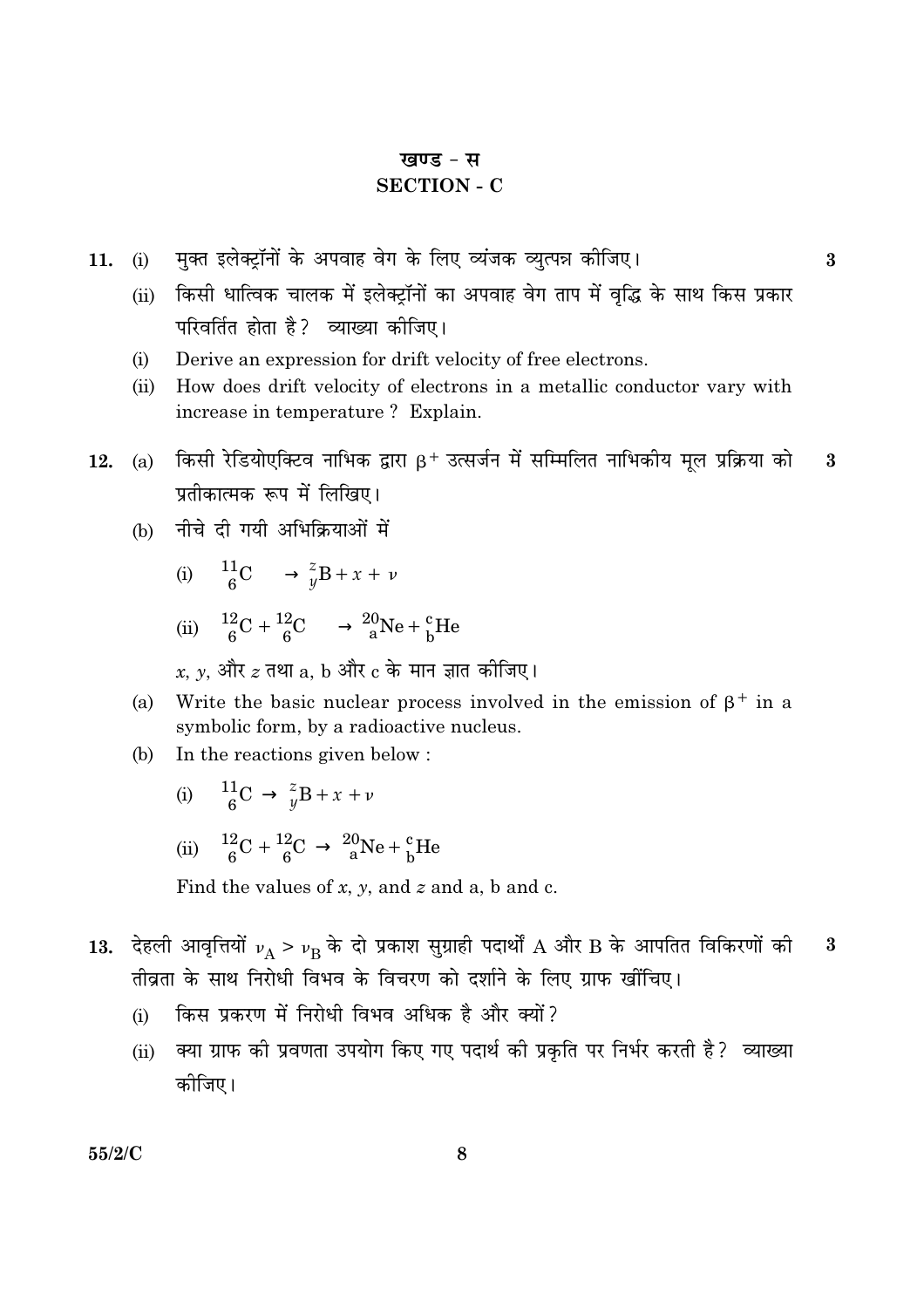Sketch the graphs showing variation of stopping potential with frequency of incident radiations for two photosensitive materials A and B having threshold frequencies  $v_A > v_B$ .

- In which case is the stopping potential more and why?  $(i)$
- $(ii)$ Does the slope of the graph depend on the nature of the material used? Explain.
- मेलस का नियम लिखिए।  $14$  $(i)$ 
	- ध्रवक और विश्लेषक के बीच कोण (0) के साथ विश्लेषक से पारगमित प्रकाश की  $(ii)$ तीव्रता (I) का विचरण दर्शाने के लिए ग्राफ खींचिए।
	- (iii) धवण-कोण 60° के किसी माध्यम का अपवर्तनांक कितना होता है?
	- $(i)$ State law of Malus.
	- $(ii)$ Draw a graph showing the variation of intensity (I) of polarised light transmitted by an analyser with angle  $(\theta)$  between polariser and analyser.
	- (iii) What is the value of refractive index of a medium of polarising angle  $60^\circ$  ?
- समविभव पृष्ठ को परिभाषा लिखिए। समविभव पृष्ठ के आरेख खींचिए: 15.
	- एकल बिन्द आवेश, तथा  $(i)$
	- (ii) Z-दिशा में नियत विद्युत क्षेत्र के प्रकरणों के लिए समविभव पृष्ठ खींचिए। एकल आवेश के परित: समविभव पृष्ठ समदुरस्थ क्यों नहीं हैं?
	- (iii) क्या किसी समविभव पृष्ठ के स्पर्श रेखीय कोई विद्युत क्षेत्र हो सकता है ? कारण दीजिए।

Define an equipotential surface. Draw equipotential surfaces :

- $(i)$ in the case of a single point charge and
- in a constant electric field in Z-direction.  $(ii)$ Why the equipotential surfaces about a single charge are not equidistant?
- (iii) Can electric field exist tangential to an equipotential surface? Give reason.

9

3

 $\bf{3}$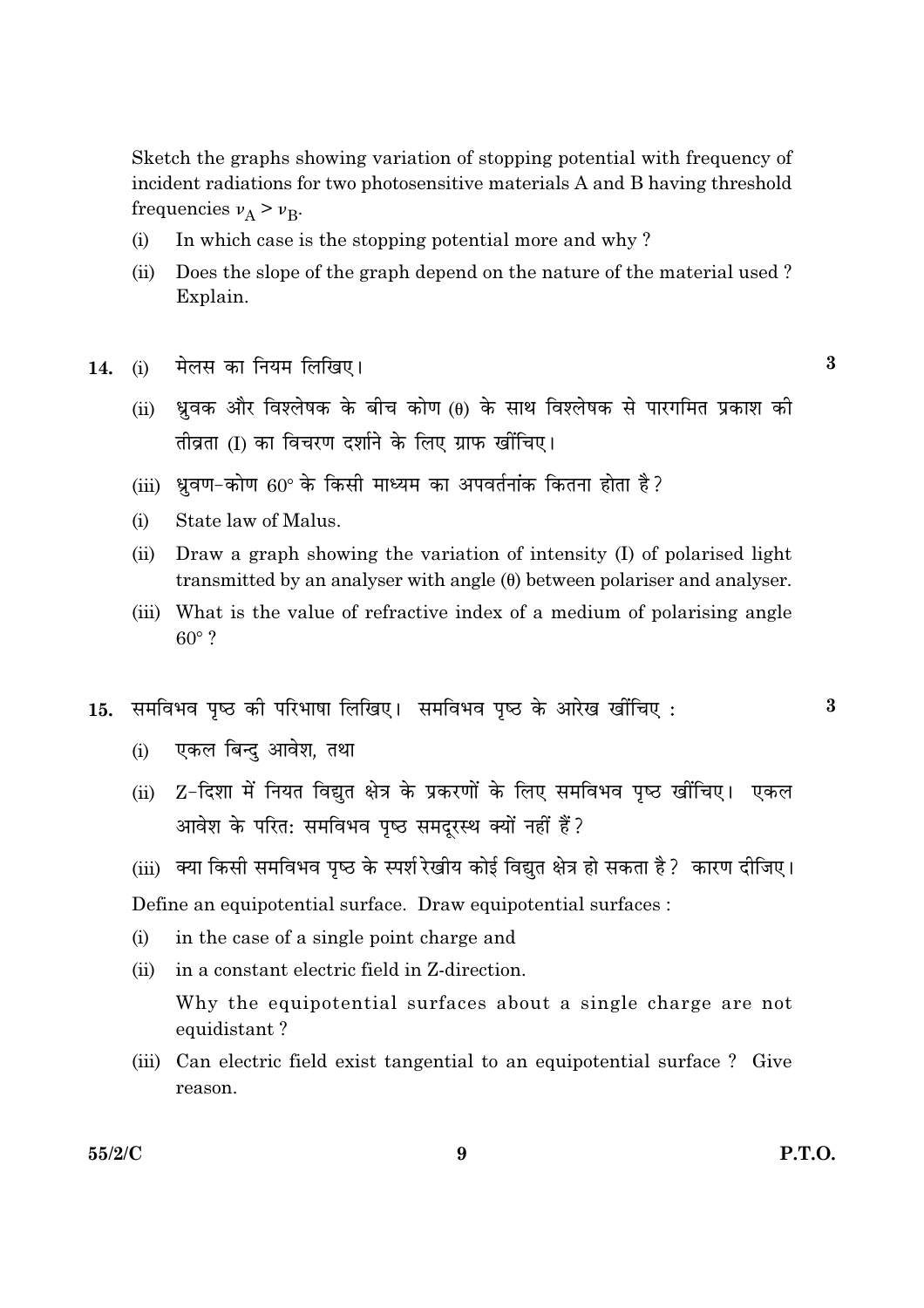16. बायो-सावर्ट नियम का उपयोग करके R त्रिज्या के धारावाही पाश के अक्ष पर चुम्बकीय क्षेत्र  $\bf{3}$ के लिए व्यंजक व्युत्पन्न कीजिए। किसी वृत्ताकार तार, जिससे धारा I प्रवाहित हो रही है, के कारण चम्बकीय क्षेत्र रेखाएं खींचिए।

Use Biot-Savart law to derive the expression for the magnetic field on the axis of a current carrying circular loop of radius R.

Draw the magnetic field lines due to a circular wire carrying current I.

17. तरंगाग्र शब्द की परिभाषा और हाइगेन्स सिद्धान्त लिखिए।

किसी पतले उत्तल लेंस पर आपतित समतल तरंगाग्र पर विचार कोजिए। निर्गत तरंगाग्र की आवृत्ति दर्शाते हुए यह दर्शाने के लिए उपयुक्त आरेख खींचिए कि यह आपतित तरंगाग्र किस प्रकार लेंस में गमन करता है और अपवर्तन के पश्चात लेंस के फोकस बिन्दु पर फोकसित हो जाता है ?

#### अथवा

कारण देते हुए निम्नलिखित की व्याख्या कीजिए:

- जब एकवर्णी प्रकाश दो माध्यमों को पृथक करने वाले किसी पृष्ठ पर आपतन करता है.  $(i)$ तो परावर्तित और अपवर्तित दोनों ही प्रकाशों की आवृत्ति आपतित प्रकाश की आवृत्ति के बराबर होती है।
- जब प्रकाश किसी विरल माध्यम से किसी सघन माध्यम में गमन करता है. तो प्रकाश की  $(ii)$ चाल घट जाती है। क्या चाल में कमी का यह अर्थ है कि तरंग द्वारा वहन की जाने वाली ऊर्जा घट गयी है?
- (iii) प्रकाश के तरंग चित्रण में प्रकाश की तीव्रता तरंग के आयाम के वर्ग द्रारा निर्धारित होती है। प्रकाश के फोटॉन चित्रण में तीव्रता कौन निर्धारित करता है?

Define the term wave front. State Huygen's principle.

Consider a plane wave front incident on a thin convex lens. Draw a proper diagram to show how the incident wave front traverses through the lens and after refraction focusses on the focal point of the lens, giving the shape of the emergent wave front.

 $\bf{3}$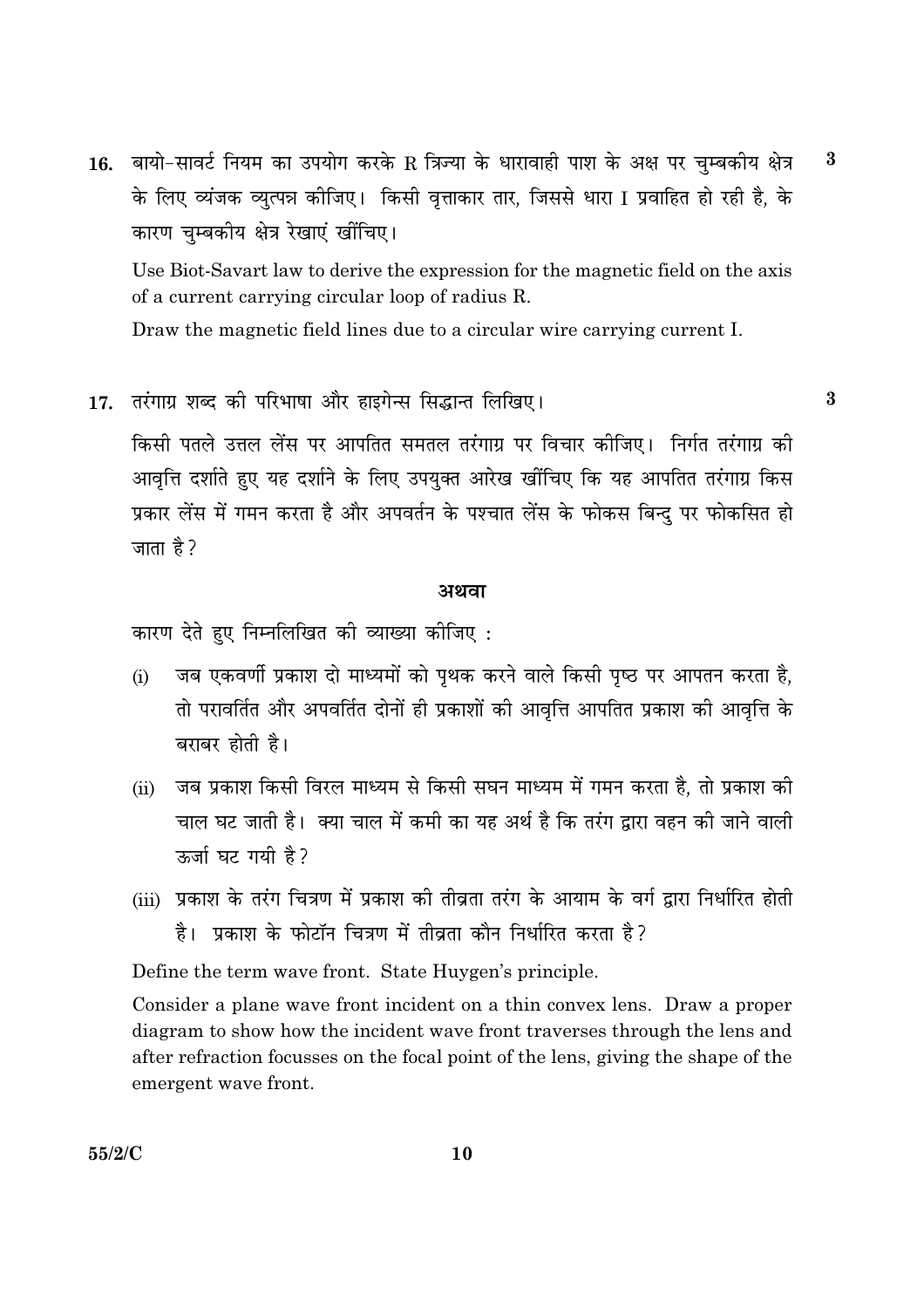#### **OR**

Explain the following, giving reasons:

- $(i)$ When monochromatic light is incident on a surface separating two media, the reflected and refracted light both have the same frequency as the incident frequency.
- When light travels from a rarer to a denser medium, the speed decreases.  $(ii)$ Does this decrease in speed imply a reduction in the energy carried by the wave?
- (iii) In the wave picture of light, intensity of light is determined by the square of the amplitude of the wave. What determines the intensity in the photon picture of light?
- 18. किसी CE-टान्जिस्टर प्रवर्धक के लिए 2 kΩ संग्राहक प्रतिरोध के सिरों पर शव्य सिग्नल  $\bf{3}$ वोल्टता 2 V है। मान लीजिए टांजिस्टर का धारा प्रवर्धन गणांक 100 है. यदि आधार प्रतिरोध  $1 \text{ k}\Omega$  है. तो निवेशी सिग्नल वोल्टता और आधार धारा ज्ञात कीजिए।

For a CE-transistor amplifier, the audio signal voltage across the collector resistance of 2 k $\Omega$  is 2 V. Suppose the current amplification factor of the transistor is 100, find the input signal voltage and base current, if the base resistance is  $1 \text{ k}\Omega$ .

- वैद्यत चम्बकीय स्पेक्टम के उस भाग को पहचानिए: 19.  $(i)$ 
	- जो वाययान चालन में रेडार प्रणाली के लिए उपयक्त होता है।  $(a)$
	- (b) उच्च चाल के इलेक्ट्रॉनों द्वारा किसी धातु के लक्ष्य पर बमबारी द्वारा उत्पन्न होता है।
	- किसी संधारित्र को आवेशित अथवा अनावेशित करते समय गैल्वेनोमीटर क्षणिक विक्षेप  $(ii)$ क्यों दर्शाता है? इस प्रेक्षण की व्याख्या के लिए आवश्यक व्यंजक लिखिए।
	- $(i)$ Identify the part of the electromagnetic spectrum which is:
		- $(a)$ suitable for radar system used in aircraft navigation,
		- $(h)$ produced by bombarding a metal target by high speed electrons.
	- Why does a galvanometer show a momentary deflection at the time of  $(ii)$ charging or discharging a capacitor? Write the necessary expression to explain this observation.

 $\bf{3}$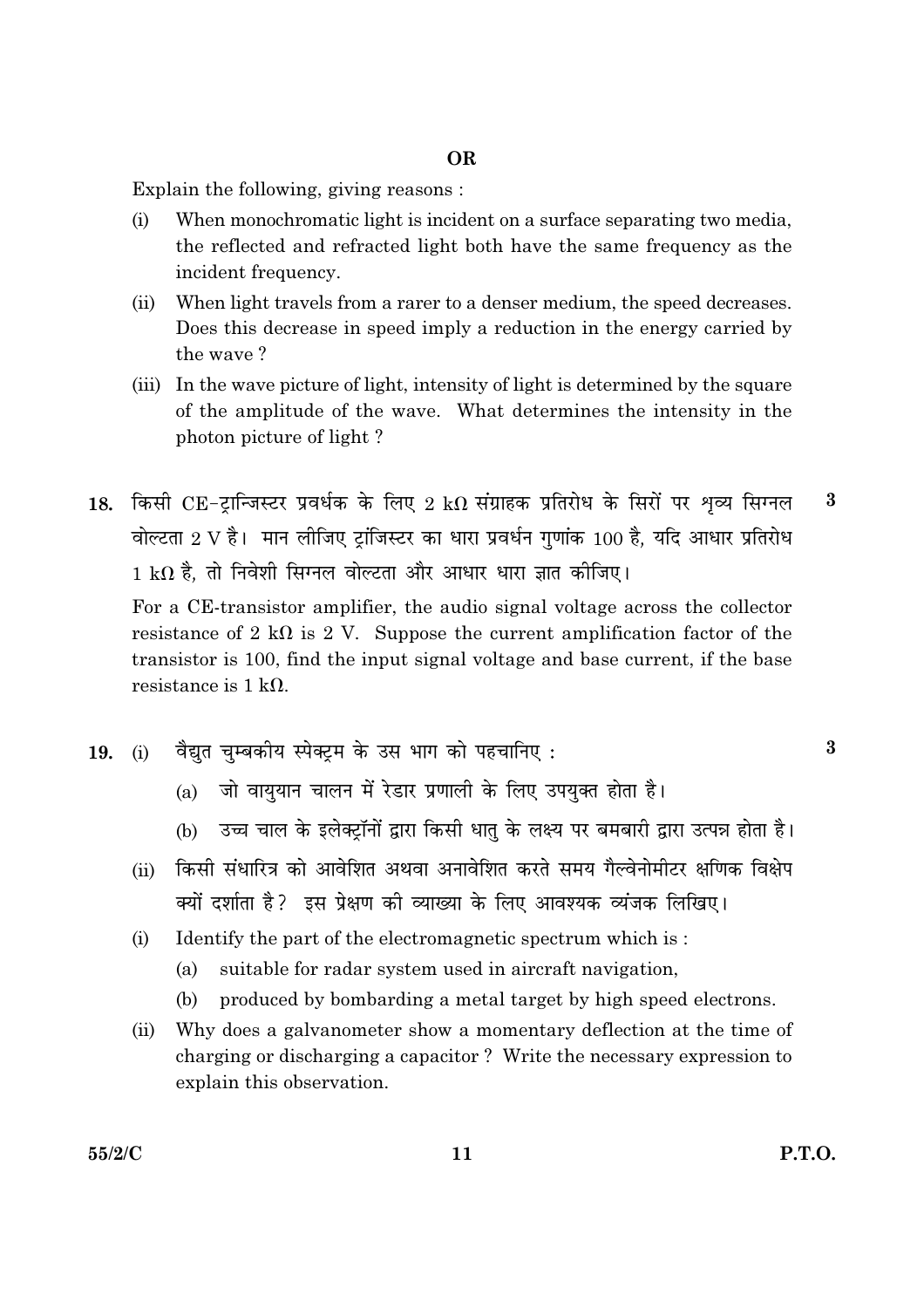- कुछ MHz से 30 MHz आवृत्ति परिसर की लघु तरंग प्रसरण सेवाएं संचार की किस  $\bf{3}$  $20.$  (i) विधा का उपयोग करती हैं? आरेख द्वारा व्याख्या कीजिए कि इस विधा द्वारा लम्बी दरियों के संचार को किस प्रकार संपादित किया जाता है?
	- इस विधा में उपयोग होने वाली तरंगों की आवत्ति की उपरि सीमा क्यों होती है?  $(ii)$
	- Which mode of propagation is used by shortwave broadcast services  $(i)$ having frequency range from a few MHz upto 30 MHz? Explain diagrammatically how long distance communication can be achieved by this mode.
	- Why is there an upper limit to frequency of waves used in this mode?  $(ii)$
- आरेख की सहायता से किसी pn संधि में ह्रासी क्षेत्र और रोधिका विभव विकसित होने 21.  $(i)$  $\mathbf{3}$ को व्याख्या कोजिए।
	- अर्ध तरंग दिष्टकारी का परिपथ खींचकर इसकी क्रिया विधि की व्याख्या कीजिए।  $(ii)$
	- $(i)$ Explain with the help of a diagram the formation of depletion region and barrier potential in a pn junction.
	- Draw the circuit diagram of a half wave rectifier and explain its working.  $(ii)$
- जब किसी आदर्श प्रेरक को किसी AC स्रोत से संयोजित किया जाता है, तो यह दर्शाइए 22.  $(i)$  $\boldsymbol{3}$ कि स्रोत द्वारा पूरे चक्र में प्रदान की गयी औसत शक्ति शून्य होती है।
	- कोई लैम्प किसी परिवर्ती प्रेरक तथा AC स्रोत के साथ श्रेणी में संयोजित है। यदि कुन्जी  $(ii)$ को बन्द करके प्रेरक की गुहिका में कोई लोहे की छड़ धंसा दी जाए, तो लैम्प की चमक का क्या होगा? व्याख्या कीजिए।



- When an AC source is connected to an ideal inductor show that the  $(i)$ average power supplied by the source over a complete cycle is zero.
- $(ii)$ A lamp is connected in series with an inductor and an AC source. What happens to the brightness of the lamp when the key is plugged in and an iron rod is inserted inside the inductor? Explain.

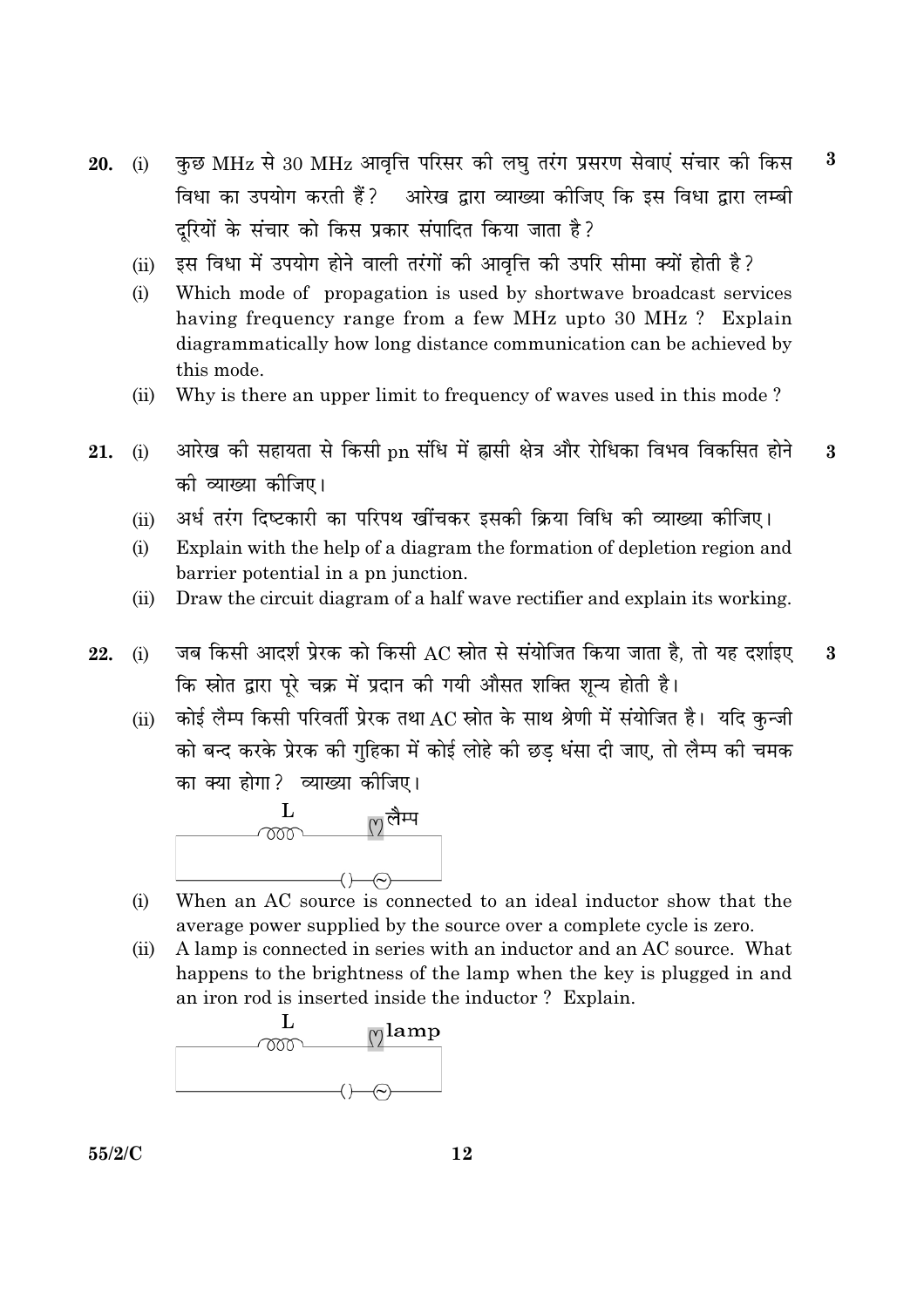#### खण्ड - द

#### **SECTION - D**

राम अपने गाँव के निकट के एक स्कूल में कक्षा X का छात्र है। उसके चाचा जी ने उसे एक 23.  $\overline{\mathbf{4}}$ साइकिल उपहार में दी जिसमें डायनमो लगा था। वह इस साइकिल को पाकर अत्यन्त उत्तेजित था। रात्रि के समय साइकिल चलाते समय वह बल्ब जलाकर सडक की वस्तओं को देख सकता था। परन्त उसे इस यक्ति की क्रियाविधि का ज्ञान नहीं था। उसने इस बारे में अपने शिक्षक महोदय से पूछा। शिक्षक महोदय ने इसे डायनमो की क्रियाविधि को समस्त कक्षा को समझाने का एक अच्छा अवसर माना।

नीचे दिए गए प्रश्नों का उत्तर दीजिए:

- डायनमो की क्रियाविधि का सिद्धान्त लिखिए।  $(a)$
- राम और उसके शिक्षक महोदय द्वारा दर्शाए गए प्रत्येक के दो-दो मुल्यों का उल्लेख  $(h)$ कोजिए।

Ram is a student of class X in a village school. His uncle gifted him a bicycle with a dynamo fitted in it. He was very excited to get it. While cycling during night, he could light the bulb and see the objects on the road. He, however, did not know how this device works. He asked this question to his teacher. The teacher considered it an opportunity to explain the working to the whole class.

Answer the following questions:

- $(a)$ State the principle and working of a dynamo.
- (b) Write two values each displayed by Ram and his school teacher.

## खण्ड - य **SECTION - E**

- उत्तल गोलीय पृष्ठ पर अपवर्तन के लिए  $n_1$  तथा  $n_2$  के अपवर्तनांक तथा R वक्रता त्रिज्या  $\overline{5}$  $24.$  (i) के गोलीय पृष्ठ के बीच सम्बन्ध के लिए सूत्र व्युत्पन्न कीजिए। यह मानते हुए कि बिम्ब बिन्दुकित है और n, अपवर्तनांक के विरल माध्यम में मुख्य अक्ष पर स्थित है तथा वास्तविक प्रतिबिम्ब  $n_2$  अपवर्तनांक के सघन माध्यम में बनता है, लेंस मेकर सूत्र व्युत्पन्न कोजिए।
	- (ii) वायु में स्थित किसी बिन्दुकित बिम्ब से प्रकाश 20 cm वक्रता त्रिज्या और 1.5 अपवर्तनांक के किसी उत्तल गोलीय लेंस पर आपतन करता है। कांच के पष्ठ से प्रकाश स्रोत की दूरी 100 cm है। प्रतिबिम्ब की स्थिति ज्ञात कीजिए।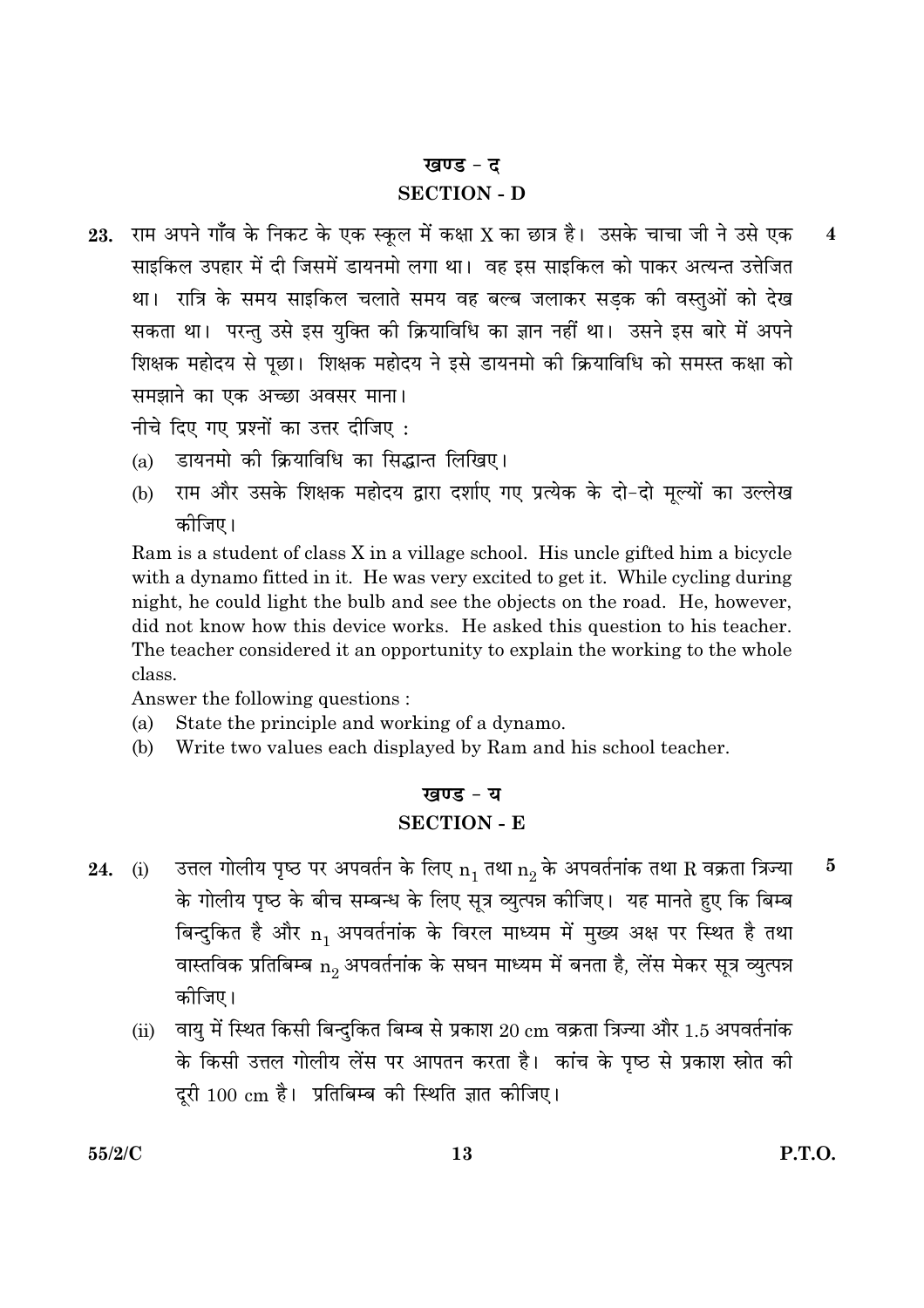- सामान्य समायोजन में किसी खगोलीय दूरदर्शक द्वारा वास्तविक प्रतिबिम्ब प्राप्त करने के  $(a)$ लिए नामांकित किरण आरेख खींचिए। इसकी आवर्धन क्षमता की परिभाषा लिखिए।
- आपको 0.5 D, 4 D और 10 D के तीन लेंस दूरदर्शक बनाने के लिए दिए गए हैं। (b)
	- इनमें से किन लेंसों का उपयोग अभिदृश्यक और नेत्रिका के लिए किया जाना  $(i)$ चाहिए? अपने उत्तर की पुष्टि के लिए कारण दीजिए।
	- अभिदृश्यक के लिए बड़े द्वारक को प्रायिकता क्यों दी जाती है?  $(ii)$
- Derive the mathematical relation between refractive indices  $n_1$  and  $n_2$  $(i)$ of two radii and radius of curvature R for refraction at a convex spherical surface. Consider the object to be a point since lying on the principle axis in rarer medium of refractive index  $n_1$  and a real image formed in the denser medium of refractive index  $n_2$ . Hence, derive lens maker's formula.
- Light from a point source in air falls on a convex spherical glass surface  $(ii)$ of refractive index 1.5 and radius of curvature 20 cm. The distance of light source from the glass surface is 100 cm. At what position is the image formed?

#### **OR**

- $(a)$ Draw a labelled ray diagram to obtain the real image formed by an astronomical telescope in normal adjustment position. Define its magnifying power.
- You are given three lenses of power 0.5 D, 4 D and 10 D to design a (b) telescope.
	- $(i)$ Which lenses should he used as objective and eyepiece? Justify your answer.
	- Why is the aperture of the objective preferred to be large?  $(ii)$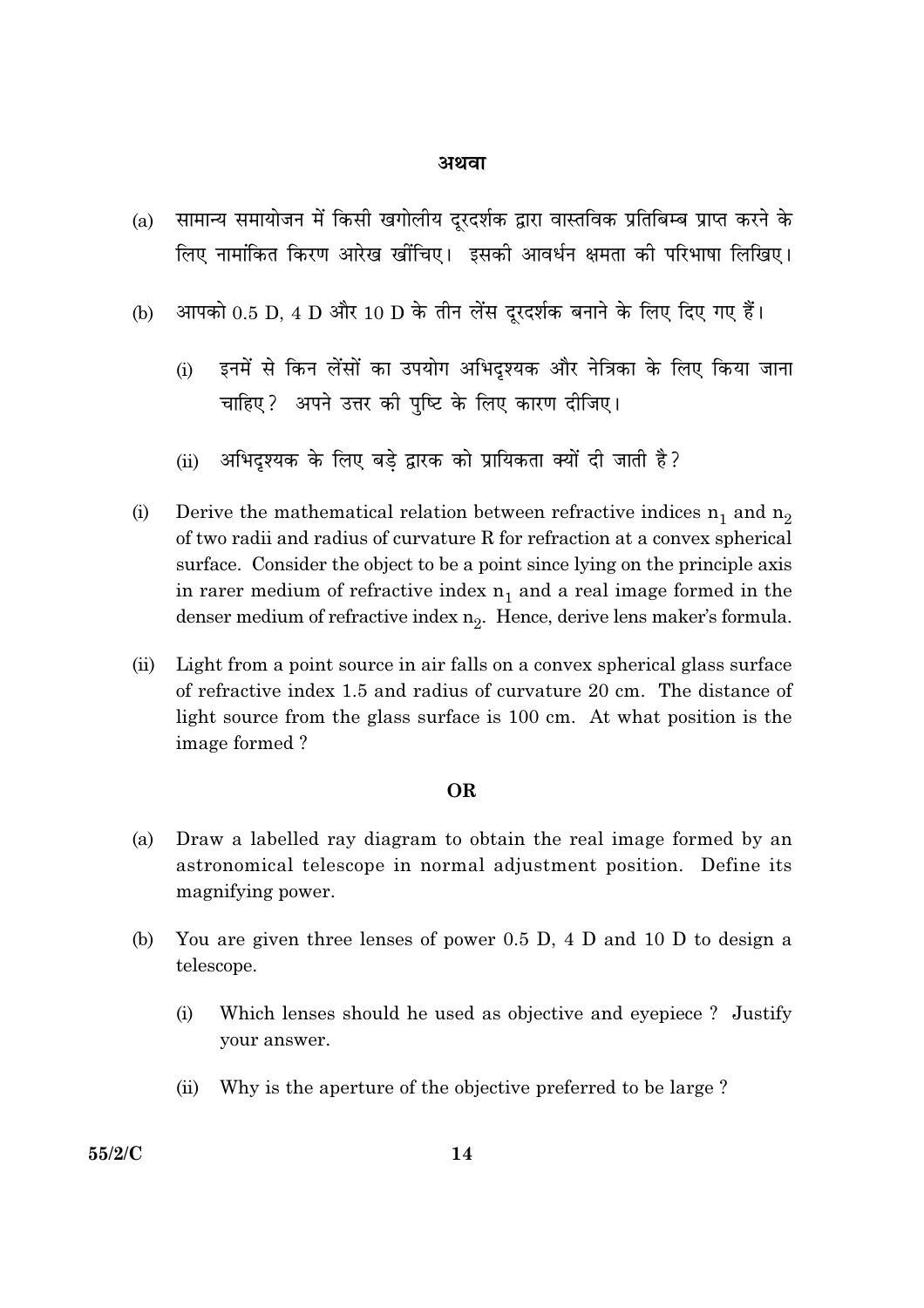- गाउस के नियम का उपयोग करके एकसमान आवेशित अनन्त समतल चादर के कारण  $\bf{5}$ 25.  $(i)$ विद्युत क्षेत्र ज्ञात कीजिए। धनात्मक और ऋणात्मक आवेश घनत्वों के लिए क्षेत्र की दिशा क्या होती है?
	- (ii) दो संधारित्रों  $C_1$  और  $C_2$ , जिनकी धारिताओं का अनुपात  $1:2$  है, के श्रेणी और पार्श्व संयोजनों पर अनुप्रयुक्त विभवान्तर का वह अनुपात ज्ञात कीजिए जिसके द्वारा दोनों प्रकरणों में संचित ऊर्जा समान हो।

- यदि दो समान बड़ी पट्टिकाएं, जिनके क्षेत्रफल A तथा पृष्ठीय आवेश घनत्व + $\sigma$  और  $-\sigma$  $(i)$ हैं, वायु में एक दूसरे से d दूरी पर हैं, तो निम्नलिखित के लिए व्यंजक प्राप्त कीजिए:
	- पट्टिकाओं के बीच के किसी बिन्दु पर तथा पट्टिकाओं से बाहर किसी बिन्दु पर  $(a)$ विद्युत क्षेत्र। प्रत्येक प्रकरण में क्षेत्र की दिशा का वर्णन भी कीजिए।
	- (b) पट्टिकाओं के बीच विभवान्तर
	- इस प्रकार निर्मित संधारित्र की धारिता ज्ञात कीजिए।  $\left( \mathrm{e}\right)$
- R और 2R त्रिज्याओं के दो धातुई गोलों को इस प्रकार आवेशित किया गया है, कि दोनों  $(ii)$ का पृष्ठीय आवेश घनत्व  $\sigma$  है। यदि दोनों को किसी चालक तार से संयोजित कर दिया जाए, तो आवेश किस दिशा में प्रवाहित होगा और क्यों?
- Use Gauss's law to find the electric field due to a uniformly charged  $(i)$ infinite plane sheet. What is the direction of field for positive and negative charge densities?
- $(ii)$ Find the ratio of the potential differences that must be applied across the parallel and series combination of two capacitors  $C_1$  and  $C_2$  with their capacitances in the ratio  $1:2$  so that the energy stored in the two cases becomes the same.

#### **OR**

- If two similar large plates, each of area A having surface charge densities  $(i)$  $+\sigma$  and  $-\sigma$  are separated by a distance d in air, find the expressions for
	- field at points between the two plates and on outer side of the plates.  $(a)$ Specify the direction of the field in each case.
	- the potential difference between the plates.  $(b)$
	- the capacitance of the capacitor so formed.  $\left( \mathrm{c}\right)$
- Two metallic spheres of radii R and 2R are charged so that both of these  $(ii)$ have same surface charge density  $\sigma$ . If they are connected to each other with a conducting wire, in which direction will the charge flow and why?